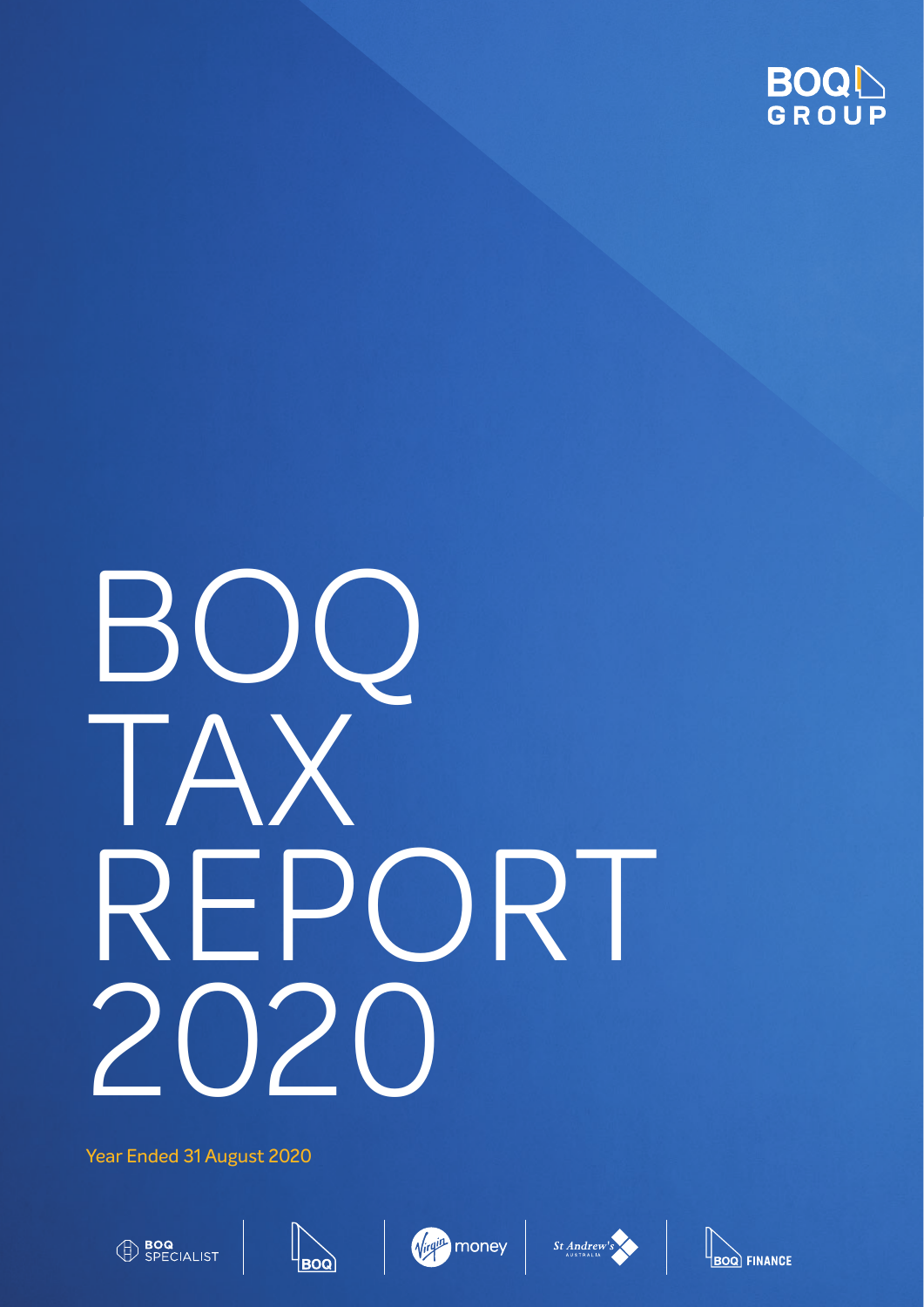| <b>CONTENTS</b>                                    | Page           |
|----------------------------------------------------|----------------|
|                                                    |                |
| <b>Chief Financial Officer's Introduction</b>      | 3              |
| <b>Overview of BOO Group</b>                       | 4              |
| <b>Tax Strategy and Governance</b>                 | $\overline{4}$ |
| Income Taxes Disclosed in BOQ's 2020 Annual Report | 5              |
| <b>ATO Tax Transparency Disclosure</b>             | 5              |
| <b>Taxes Paid and Collected</b>                    | 6              |
| Independent auditor's review report                |                |
|                                                    |                |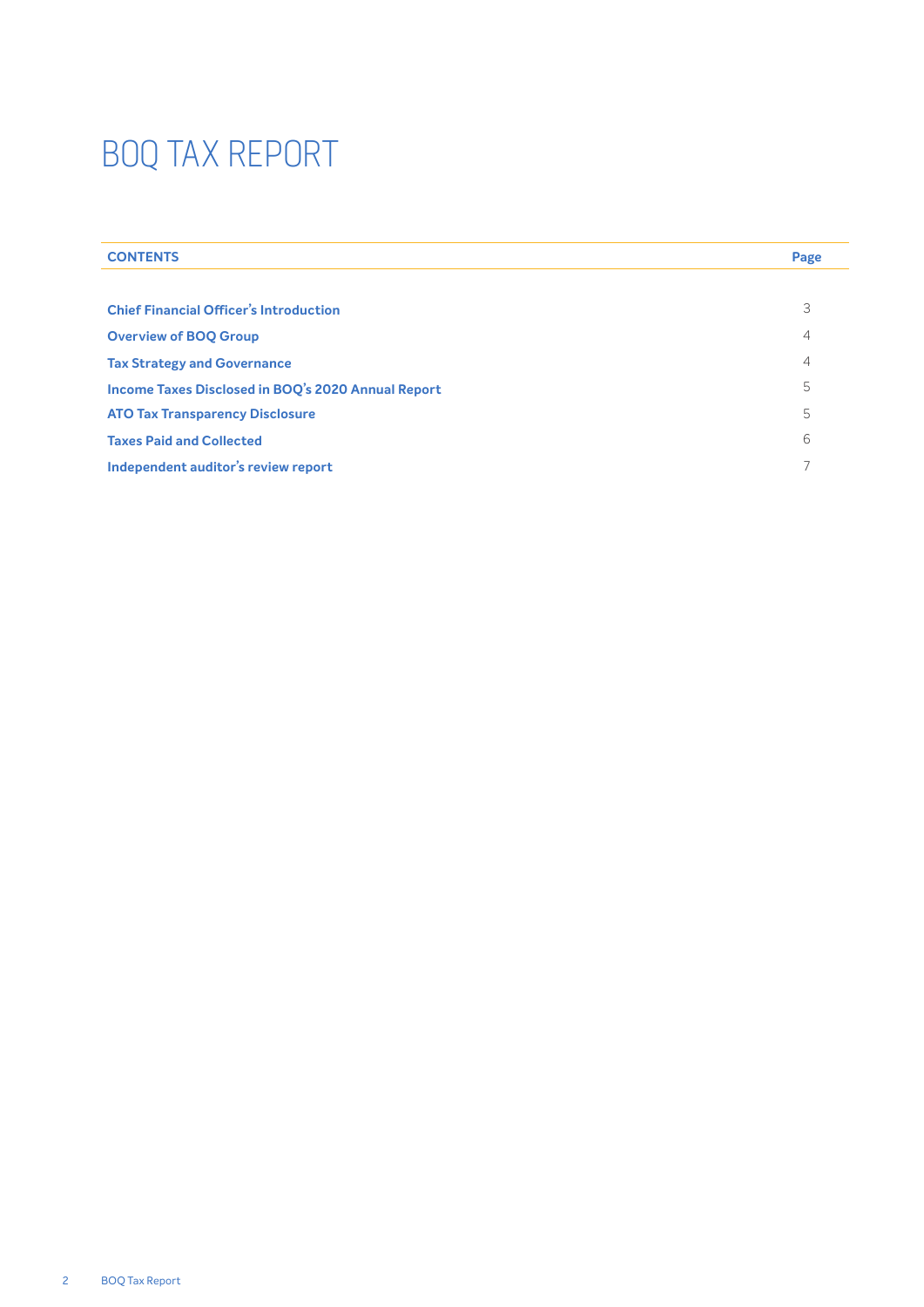## CHIEF FINANCIAL OFFICER'S **INTRODUCTION**

I am pleased to present the Bank of Queensland Limited (BOQ or BOQ Group) Tax Report for the year ended 31 August 2020. This Tax Report is published on a voluntary basis and meets the requirements set out in the Australian Board of Taxation's Voluntary Tax Transparency Code.

BOQ is a supporter of tax transparency, and prides itself on having open and honest relationships with the tax regulators in all jurisdictions in which it operates. BOQ takes its tax compliance responsibilities seriously and has policies and procedures in place to satisfy tax obligations in a lawful manner.

BOQ makes a wide range of tax-related payments to tax authorities in Australia and New Zealand (NZ). In addition to income tax, BOQ is also subject to fringe benefits tax (FBT), goods and services tax (GST) and payroll tax. BOQ also collects and pays 'pay as you go' (PAYG) taxes on behalf of its employees. Stamp duty and withholding taxes are also collected and paid on behalf of customers and investors.

In the 2020 financial year, BOQ paid \$147 million in taxes and collected \$235 million in taxes (refer to Page 6 for composition). BOQ's tax expense for accounting purposes of \$58 million represents an effective tax rate of 33.3%.

Consistent with prior years, the BOQ effective tax rate remains above the corporate tax rate of 30% largely as a result of capital note distributions, which are treated as non-deductible distributions for tax purposes.

As a financial institution, a number of BOQ's products are classified as input taxed supplies (e.g. deposit accounts and loans) for GST purposes. As a result, GST is not included in amounts charged to customers (e.g. fees and interest) and BOQ is unable to recover input tax credits for the GST included in the price of purchases related to making these input taxed supplies. BOQ also makes supplies that are taxable (subject to GST). BOQ can recover the full amount of GST incurred on inputs related to taxable supplies. As a result of the mix of BOQ's business operations, GST is ordinarily a cost borne by BOQ. In 2020, BOQ incurred \$31 million of GST that it was unable to recover.

In addition, for the personal income tax year ended 30 June 2020, \$74 million of PAYG withholding taxes were remitted to the Australian Taxation Office (ATO) on behalf of BOQ employees.

This report provides the following information in relation to BOQ:

- Overview of BOO Group:
- Tax strategy and governance;
- Income taxes disclosed in BOQ's 2020 Annual Report;
- ATO tax transparency disclosure; and
- Taxes paid and collected.

The information in this report is in addition to information published in the BOQ 2020 Annual Report which was prepared in accordance with Australian Accounting Standards and complies with the International Financial Reporting Standards.

wen Statter t

**Ewen Stafford Chief Financial Officer and Chief Operating Officer 14 April 2021**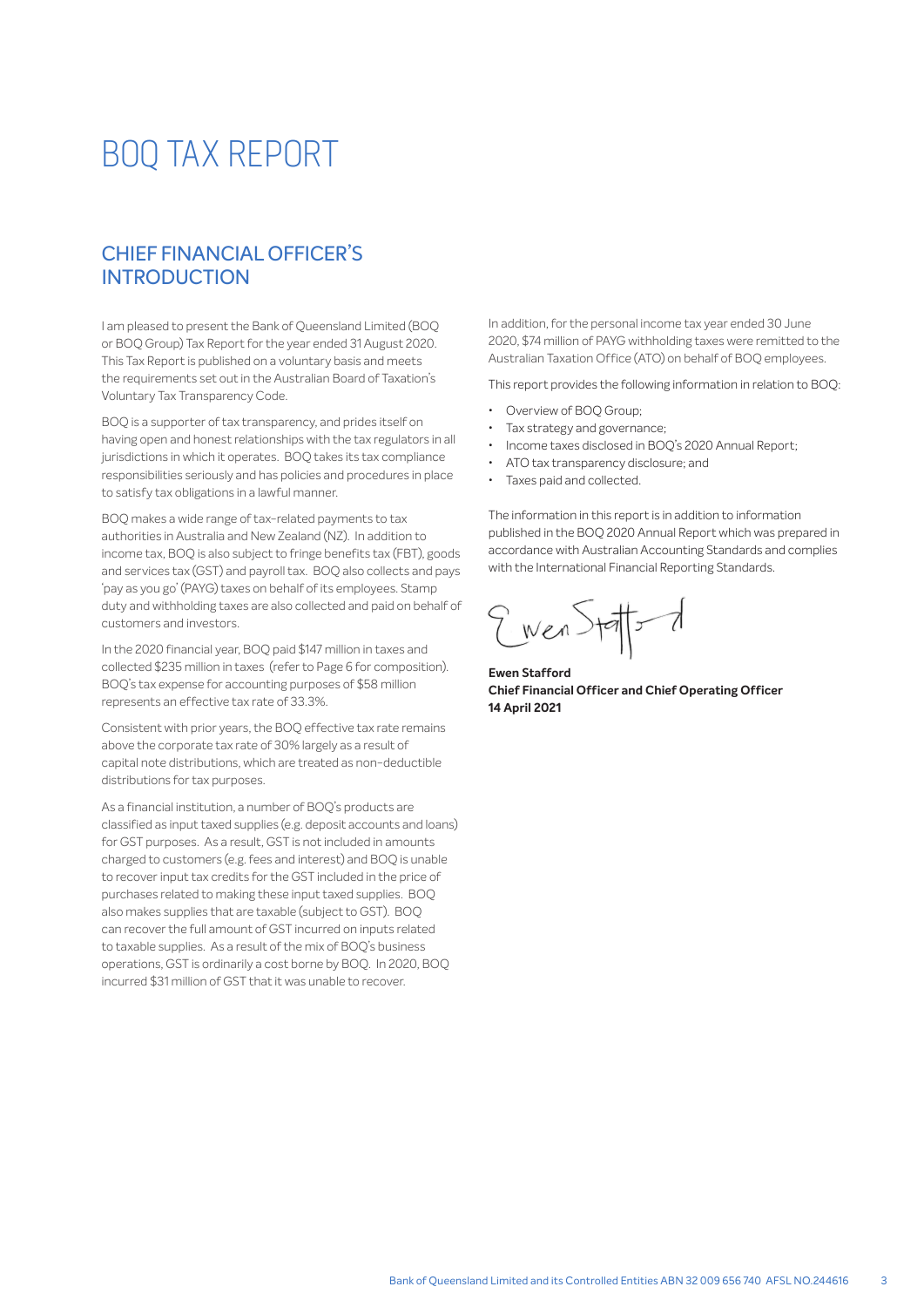## OVERVIEW OF BOQ GROUP

BOQ is a full service financial institution, listed on the Australian Securities Exchange (ASX), regulated by the Australian Prudential Regulation Authority (APRA) as an authorised deposit-taking institution. During BOQ's long history, it has evolved from a Queensland focused, retail branch-based bank to a national diversified financial services business with a focus on niche commercial lending segments, highly specialised bankers, and branches run by small businesses owners who are anchored in their communities.

As a retail and business bank, BOQ's main operations include taking deposits from customers, and providing loan facilities to borrowers, as well as the provision of equipment finance and insurance. The majority of BOQ's profits are earned within Australia. BOQ also earns profits in NZ although the contributions are not material. BOQ books profits and pays tax in the jurisdiction where the service is provided to the customer. BOQ does not provide any services to customers or have profits in any jurisdictions outside of Australia and NZ.

For Australian tax purposes, BOQ has elected to form an income tax consolidated group (the BOQ Tax Consolidated Group). The BOQ Tax Consolidated Group is made up of Bank of Queensland Limited (as the Head Company of the BOQ Tax Consolidated Group) and its wholly owned Australian subsidiaries. For income tax purposes, the members of the BOQ Tax Consolidated Group are treated as if they were a 'single taxpayer'.

BOQ generates franking credits in Australia in respect of income tax paid by the BOQ Group. These franking credits are passed on to shareholders in the form of franked dividends. Historically, dividends on ordinary shares and distributions on capital notes paid by BOQ have been fully franked.

BOQ employs over two thousand people in Australia and manages the employment related taxes in respect of these employees.

As at 31 August 2020 BOQ had two NZ subsidiary companies (one of which is dormant) and one NZ branch. These NZ entities are subject to the NZ tax regime. Profits of the NZ entities are taxed at the NZ corporate tax rate of 28% (as compared to the Australian corporate tax rate of 30%). BOQ has minor cross border charges related to management services and interest that are immaterial to BOQ's operations. From FY17, Country-by-Country (CbC) reporting applied to the BOQ Group.

## TAX STRATEGY AND GOVERNANCE

BOQ's tax strategy is focused on integrity, compliance, certainty and maximising shareholder value.

This strategy is implemented through BOQ's Tax Risk Management Policy (TRM Policy). The TRM Policy is approved by the Board of Directors and is subject to annual review. The TRM Policy outlines the following governance parameters that are to be followed at all times:

- The commercial, social and customer-focused objectives of the BOQ Group are of the highest priority, and all tax planning and advice is to be undertaken in this context and with regard to these goals;
- The BOQ Group is committed to being a responsible corporate taxpayer in complying with all laws in respect of taxation applicable to the BOQ Group's business operations;
- The integrity of the BOO Group, and both the financial and non-financial impacts of decisions are to be considered when assessing tax positions and strategies;
- The BOQ Group has an obligation to pay the legally correct amount of taxes due, as established by the laws in the jurisdictions in which it operates. This includes an obligation to lodge returns and pay taxes on time;
- The BOQ Group seeks to achieve certainty relating to all tax positions adopted, however acknowledges that this may not always be possible. All tax positions adopted by the BOQ Group are to be no less than "reasonably arguable". However, it is the preference of the Board that significant tax positions adopted generally carry a higher level of certainty than "reasonably arguable", and the usual standard to be applied would be that the tax position has a high degree of probability of withstanding challenge; and
- The BOO Group will not enter into artificial or contrived arrangements to achieve a tax benefit.

In accordance with the TRM Policy, BOQ undertakes regular reviews and testing of tax governance and controls, consistent with the broader BOQ Group operational risk framework.

BOQ has developed an open, cooperative and professional relationship with the ATO. This has been achieved by proactively engaging the ATO to discuss key tax issues and seeking private binding rulings on material tax issues that are considered uncertain. As the BOQ Group is a large taxpayer, the ATO has undertaken various tax risk and assurance reviews including a Streamlined Assurance Review. BOQ has approached these reviews in an open, cooperative and professional manner.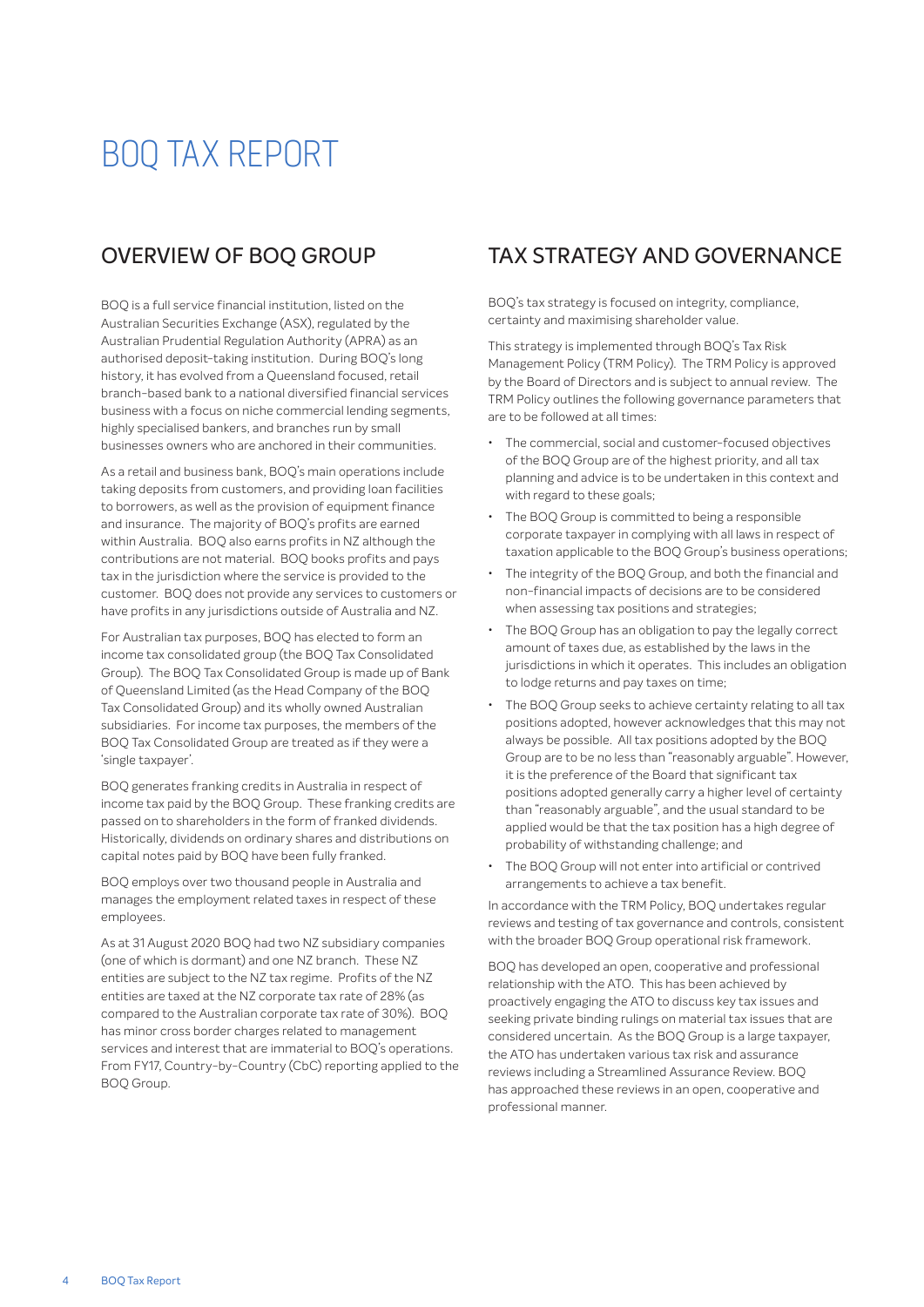## INCOME TAXES DISCLOSED IN BOQ'S 2020 ANNUAL REPORT

BOQ reported income tax expense of \$58 million in the 2020 financial year. BOO's effective tax rate of 33.3% for the 2020 financial year has been calculated by dividing BOQ's income tax expense by the statutory accounting profit before income tax. The primary drivers of BOQ's income tax expense and effective tax rate are as follows:

| Reconciliation of statutory accounting profit to Income tax expense | %    | \$m   |
|---------------------------------------------------------------------|------|-------|
| Profit before income tax                                            |      | 172.6 |
| Tax using BOQ's statutory tax rate <sup>1</sup>                     | 30.0 | 51.8  |
| Capital note distributions <sup>2</sup>                             | 2.6  | 4.5   |
| Other items                                                         | 07   | 1.2   |
| Total income tax expense                                            | 33.3 | 57.5  |
|                                                                     |      |       |

Income tax expense is an accounting concept which represents the amount of income tax accrued for accounting purposes. Income tax expense includes both current and deferred tax (i.e. tax that will be paid / received in a later income year). As a result, there will usually be differences between the income

tax expense and the amount of tax paid for the period to the relevant tax authorities.

The primary differences between BOQ's income tax expense and the amount of income tax paid by BOQ for the 2020 financial year are as follows:

 $\uparrow$ 

| Reconciliation of Income tax expense to Income tax paid | - <del>11</del> |
|---------------------------------------------------------|-----------------|
| Income tax expense                                      | 58              |
| Leasing adjustment <sup>3</sup>                         | (8)             |
| Movement in provisions for impairment                   | 41              |
| Movement in accruals and other provisions               | 11              |
| Income tax paid                                         | 102             |

#### **Notes**

.

Note 1 – Australian statutory tax rate is 30%.

Note 2 – Capital Notes are treated as equity instruments for tax purposes. As a result, distributions are not deductible.

## ATO TAX TRANSPARENCY **DISCLOSURE**

Each year the ATO publishes information about the tax affairs of public companies with a total income of \$100 million or more.

 Note 3 – The leasing adjustment relates predominately to differences between the tax and accounting treatment of finance leases. For tax purposes, BOQ is required to treat all lease payments as assessable and is eligible to claim depreciation deductions in relation to the leased assets.

As BOQ is one of those companies, the ATO is expected to publish the following information about BOQ for the year ended 31 August 2020 in December 2021.

| <b>BOQ Tax Consolidated Group</b> | \$m     |
|-----------------------------------|---------|
| Total Income                      | 1,908.5 |
| Taxable Income                    | 334.8   |
| Tax Payable                       | 99.5    |
|                                   |         |

Tax payable disclosed by the ATO will be equal to the Australian corporate income tax paid by the BOQ Group.

This differs from the total income tax amount in the BOQ Annual Report as a result of corporate income tax paid in NZ.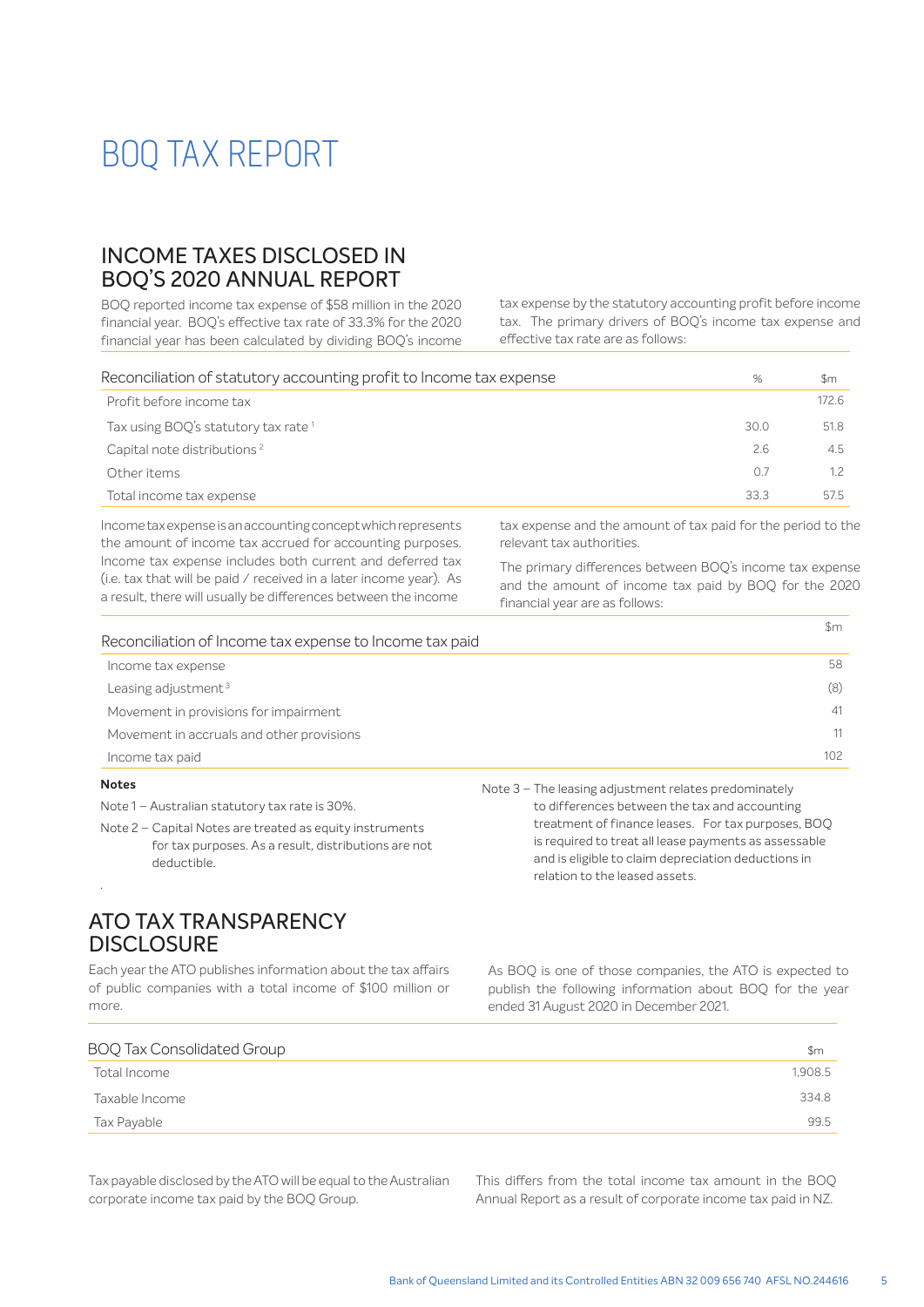## TAXES PAID AND COLLECTED

The tables below illustrate the types of taxes paid and collected by the BOQ Group in the 2020 financial year to the

Australian (Federal and State) and NZ tax authorities. The majority of BOQ's operations are in Australia.

#### Taxes paid by the BOQ Group

| Corporate income tax <sup>1</sup> | Employer / payroll<br>taxes <sup>2</sup> | Indirect taxes net of<br>recoveries <sup>3</sup> | Total taxes paid |
|-----------------------------------|------------------------------------------|--------------------------------------------------|------------------|
| $\mathsf{Sm}$                     | Sm                                       | \$m                                              | \$m              |
| 100                               |                                          | 31                                               | 132              |
| $\qquad \qquad$                   | 13                                       | $\hspace{0.1mm}-\hspace{0.1mm}$                  | 13               |
|                                   | $\hspace{0.1mm}-\hspace{0.1mm}$          | $\sim$                                           |                  |
| 102                               | 14                                       | 31                                               | 147              |
|                                   |                                          |                                                  |                  |

#### Taxes collected by the BOQ Group

| Tax Authority   | Employee taxes<br>remitted <sup>5</sup> | GST collected <sup>6</sup> | Withholding taxes <sup>7</sup> | Total taxes collected |
|-----------------|-----------------------------------------|----------------------------|--------------------------------|-----------------------|
|                 | $\mathsf{Sm}$                           | \$m                        | Sm.                            | $\mathsf{Sm}$         |
| Australia       | 74                                      | 150                        |                                | 227                   |
| NZ <sup>4</sup> | $\hspace{0.1mm}-\hspace{0.1mm}$         | 8                          | $\hspace{0.05cm}$              |                       |
| Total           | 74                                      | 158                        |                                | 235                   |

#### Notes

- Note 1 Corporate income tax relates to the year ended 31 August 2020, the relevant return period for the BOQ Group income tax returns in both Australia and New Zealand.
- Note 2 Consists of payroll and FBT taxes paid resulting from BOQ's role as an employer. Figures represent payroll tax for the 30 June 2020 year and FBT for the 31 March 2020 year which are the relevant annual return periods for those taxes.
- Note 3 Consists of GST which cannot be recovered from the ATO.
- Note 4 NZ taxes paid have been presented in Australian dollars using the conversion rate at 31 August 2020. Where NZ taxes paid are below \$500,000, the amount has been rounded down to nil.
- Note 5 Consists of PAYG withholding taxes collected on behalf of employees and paid by BOQ for the 30 June 2020 year which is the relevant annual return period for PAYG.
- Note 6 Consists of GST paid by BOQ Group customers and remitted to the relevant Tax Authority as GST payable.
- Note 7 Predominately consists of amounts withheld from customers where they have not quoted a tax file number (TFN) or Australian business number (ABN) or informed the BOQ Group that they are exempt from quoting either a TFN or ABN.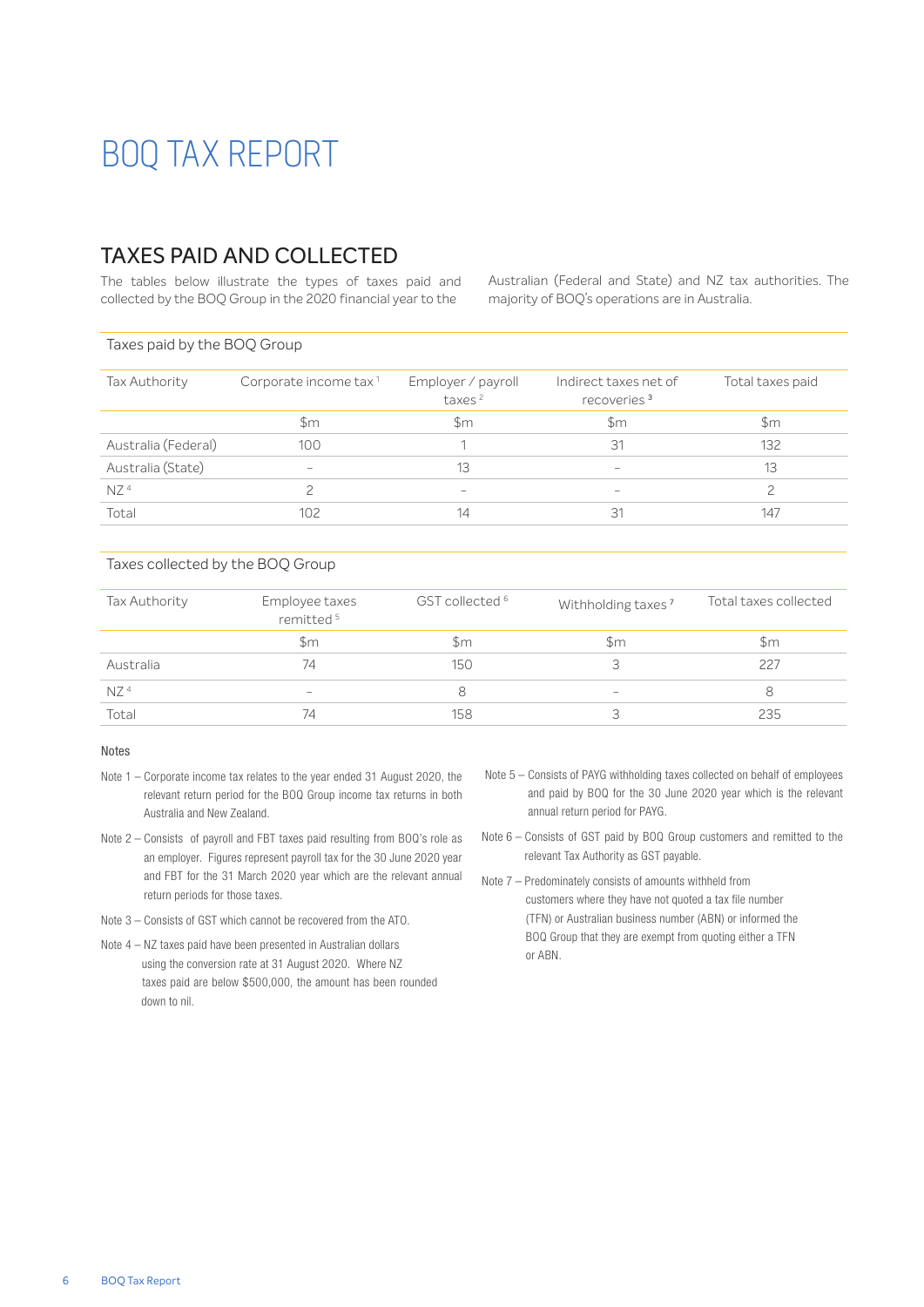

# Independent Auditor's Review Report

### To the Directors of Bank of Queensland Limited

#### **Conclusion**

We have reviewed the tables presented in sections *Income Taxes Disclosed in BOQ's 2020 Annual Report* and *ATO Tax Transparency Disclosure* (page 5) and *Taxes Paid and Collected* (page 6) (the Tables) of Bank of Queensland Limited's (BOQ) Tax Report for the year ended 31 August 2020 (the BOQ Tax Report).

Based on our review, which is not an audit, nothing has come to our attention that causes us to believe that the Tables of the BOQ Tax Report do not present fairly, in all material respects, in accordance with the basis of preparation set out in the notes to sections *Income Taxes Disclosed in BOQ's 2020 Annual Report* and *Taxes Paid* (page 6).

#### **Emphasis of matter – basis of preparation and matters relating to the electronic publication of the reviewed BOQ Tax Report**

We draw attention to the notes to the Tables described in sections *Income Taxes Disclosed in BOQ's 2020 Annual Report* and *Taxes Paid and Collected* (page 6) of the BOQ Tax Report, which describes the Basis of Report Preparation. The BOQ Tax Report has been prepared to assist the Directors of BOQ in meeting the reporting principles of the Voluntary Tax Transparency Code (TTC). As a result, the BOQ Tax Report and this Auditor's Report may not be suitable for another purpose. Our conclusion is not modified in respect of this matter.

Our report is intended solely for the Directors of BOQ and should not be distributed to or used by parties other than the Directors of BOQ. We disclaim any assumption of responsibility for any reliance on this report, or on the BOQ Tax Report to which it relates, to any person other than the Directors of BOQ or for any purpose other than that for which it was prepared.

This review conclusion relates to the Tables of the BOQ Tax Report included on BOQ's website. The Company's directors are responsible for the integrity of BOQ's website. We have not been engaged to report on the integrity of BOQ's website. The review conclusion refers only to the subject matter described above. It does not provide a conclusion on any other information which may have been hyperlinked to/from these statements. If users of the BOQ Tax Report are concerned with the inherent risks arising from publication on a website, they are advised to refer to the hard copy of the reviewed BOQ Tax Report to confirm the information contained in this website version of the BOQ Tax Report. Our conclusion is not modified in respect of this matter.

> KPMG, an Australian partnership and a member firm of the KPMG global organisation of independent member firms affiliated with KPMG International Limited, a private English company limited by guarantee. All rights reserved.

Liability limited by a scheme approved under Professional Standards Legislation.